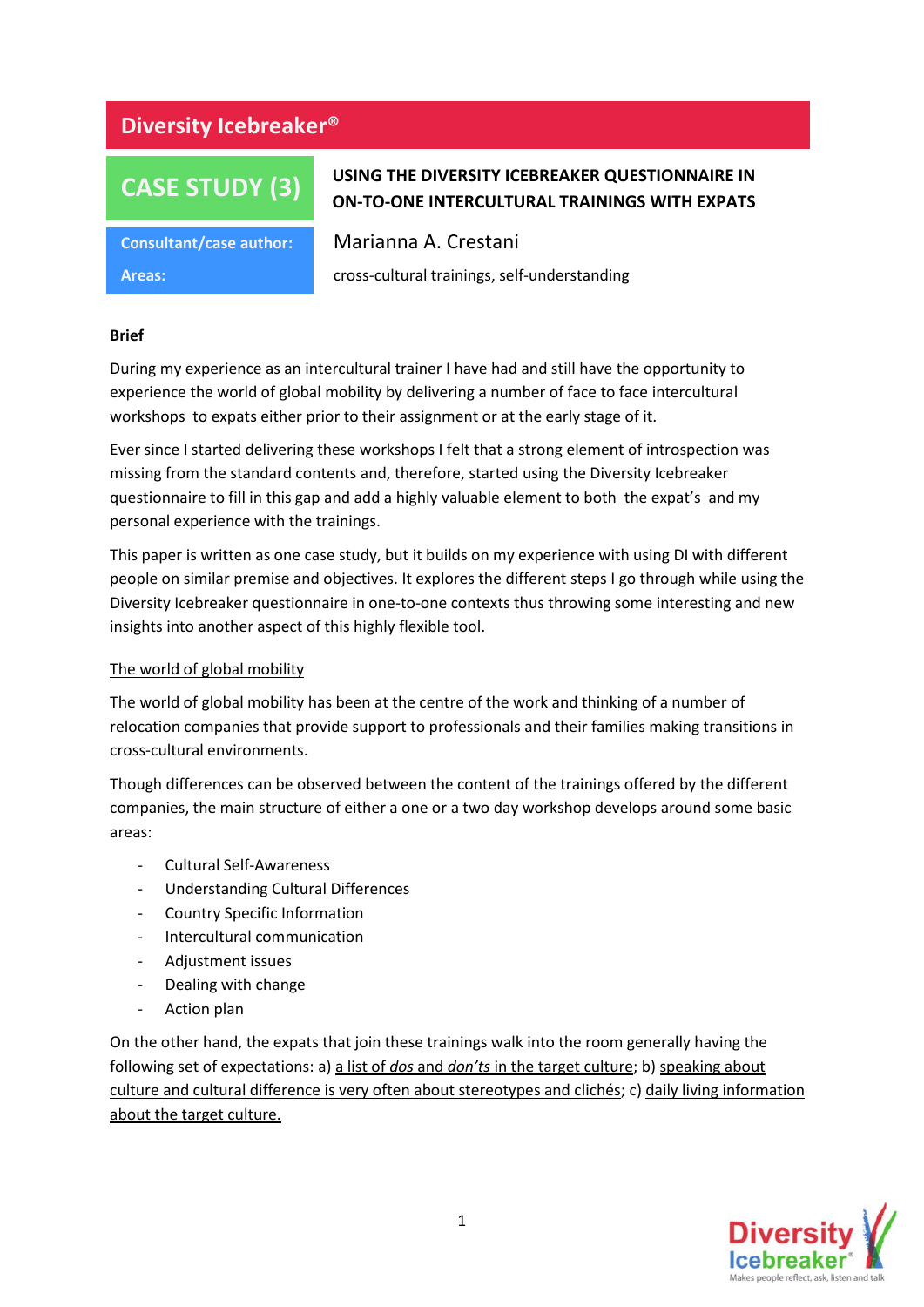The trainer is, therefore, often seen as a living example of the people the expat will face after the arrival to the country of the assignment and the general level of expectations from the day is often not very high and confusing.

Furthermore, the agenda for the day is generally pretty busy and, in addition to a valuable content to deliver, the trainer needs to create rapport with the participant right from the start in order to create a trustworthy relationship that will enable both parties to get the most out of the day and make a difference to the experience of the expat....it is from these premises that I started using the Diversity Ice-breaker questionnaire at the beginning of the workshops.

# **Action**

Given the outlined challenges and opportunities that come with a one or two day intercultural workshop for expats, the starting point is breaking the ice, creating rapport and positioning the training at a much deeper level than a list of dos and don'ts.

# Step 1 - culture.

-

However difficult it is to define culture (in 1952, the American anthropologists, Kroeber and Kluckhohn compiled a list of 164 different functioning definitions), there is one repeating aspect of culture:

*Culture is associated with social groups – culture is for a group what personality is for an individual, that is, a source of identity. Groups are important to us since they give us a sense of connection with a particular behaviour.* 

It is exactly from this premise that my use of the Diversity Icebreaker starts, i.e. by making the participants understand that culture is not just about national culture but it is about a number of affinity groups to which culture is associated:

| <b>AFFINITY GROUP</b>  | <b>EXAMPLES</b>                                 |  |
|------------------------|-------------------------------------------------|--|
| <b>National</b>        | German, Italian, British, French                |  |
| Regional               | Northern/Southern Italy, Vicentino / Venetian,  |  |
|                        | Veneto/Lombardia                                |  |
| Gender                 | Male and Female                                 |  |
| Socio-economic class   | Rich and poor, middle class                     |  |
| Political              | Socialist, Liberal                              |  |
| <b>Education Level</b> | Secondary school, graduate, PhD                 |  |
| Religion               | Catholic, Protestant, Muslim, Hindu, Christian, |  |
|                        | Jewish                                          |  |
| Age                    | Different generations                           |  |
| Physical ability       | Deaf, blind, wheelchair                         |  |
| Sexual orientation     | Gay, lesbian, bisexual                          |  |
| Organizational         | Organization that you work for                  |  |
| Functional             | HR, Project Management, Information Systems     |  |

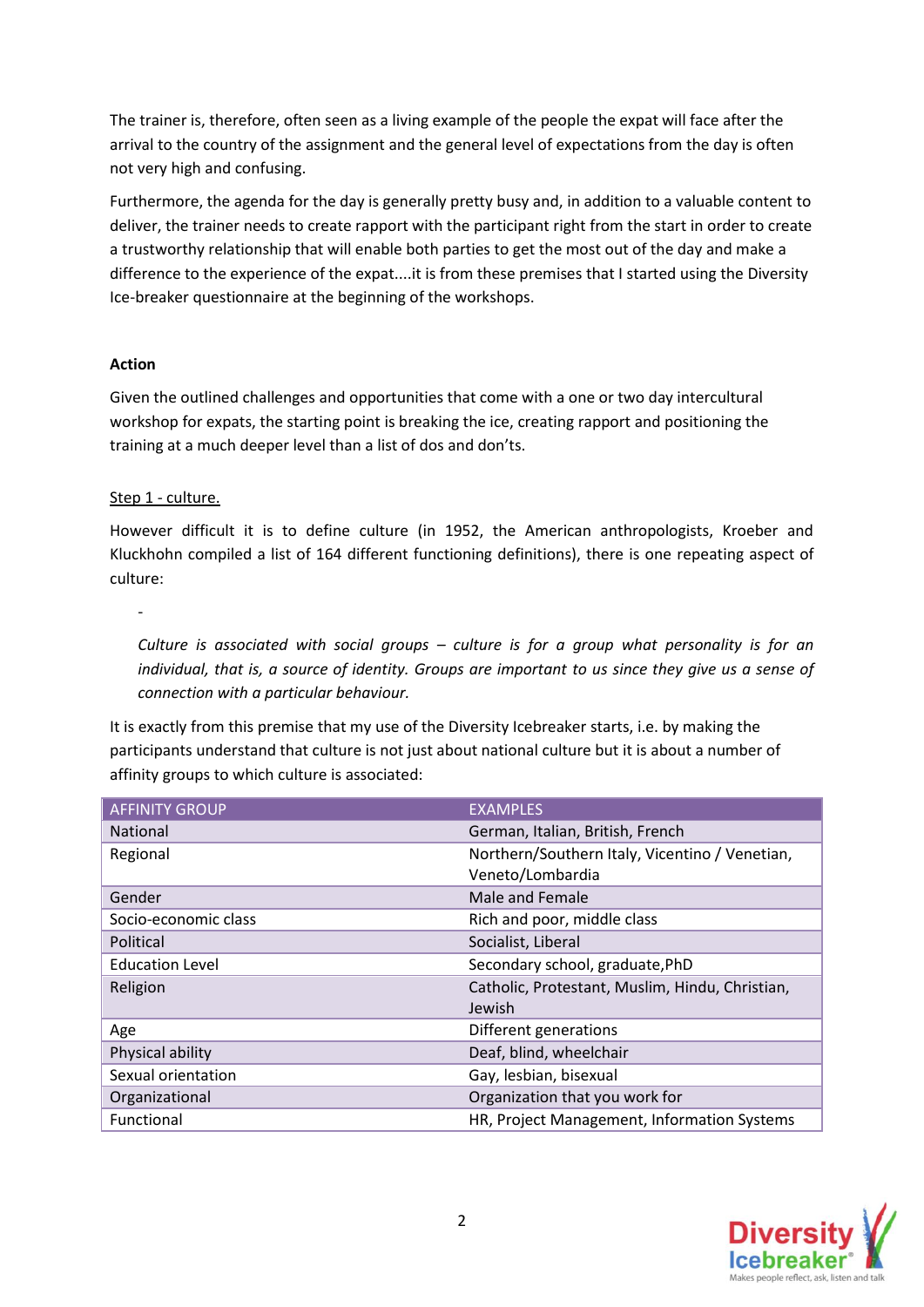By doing this, I position the training at a much deeper but also more 'tangible level' since I touch the very first layers of culture with which an expat introduces him/herself: country of origin, target country on the one hand and organization and functional culture on the other.

But culture is also linked to personality and to human nature as G. Hofstede in his Human Mental Programming layers reminds us of:



And this is the second starting point from which my use of the Diversity Icebreaker questionnaire in this context develops: getting the participant to understand that the training is not going to be an exploration of stereotypes but a journey into the way his/her learned culture has affected his/her learned and inherited personality and will affect his/her international experience during the assignment. Furthermore, it enables me to introduce one fundamental issue of the intercultural context which is the understanding that the same layers apply to the target culture but also the possibility to trace everything back to a common starting point which is the basis of the pyramid – human nature – and which in 'Diversity icebreaker language' is ' I am red but also green and blue', 'I am blue but also green and red' and ' I am green but also red and blue'.

# Step 2 – questionnaire.

After exploring the participant's background and expectations from the day and outlining the agenda in broad terms I introduce the Diversity Icebreaker questionnaire by saying that it is a psychological questionnaire that will allow us in little time to set the basis for the day while exploring the candidate's perceptions of him-/herself but also of others and of how others may see him/her.

During the following 10 minutes I generally ask the participant to read the statements of the questionnaire and address possible language issues, afterwards I go through the instructions and get

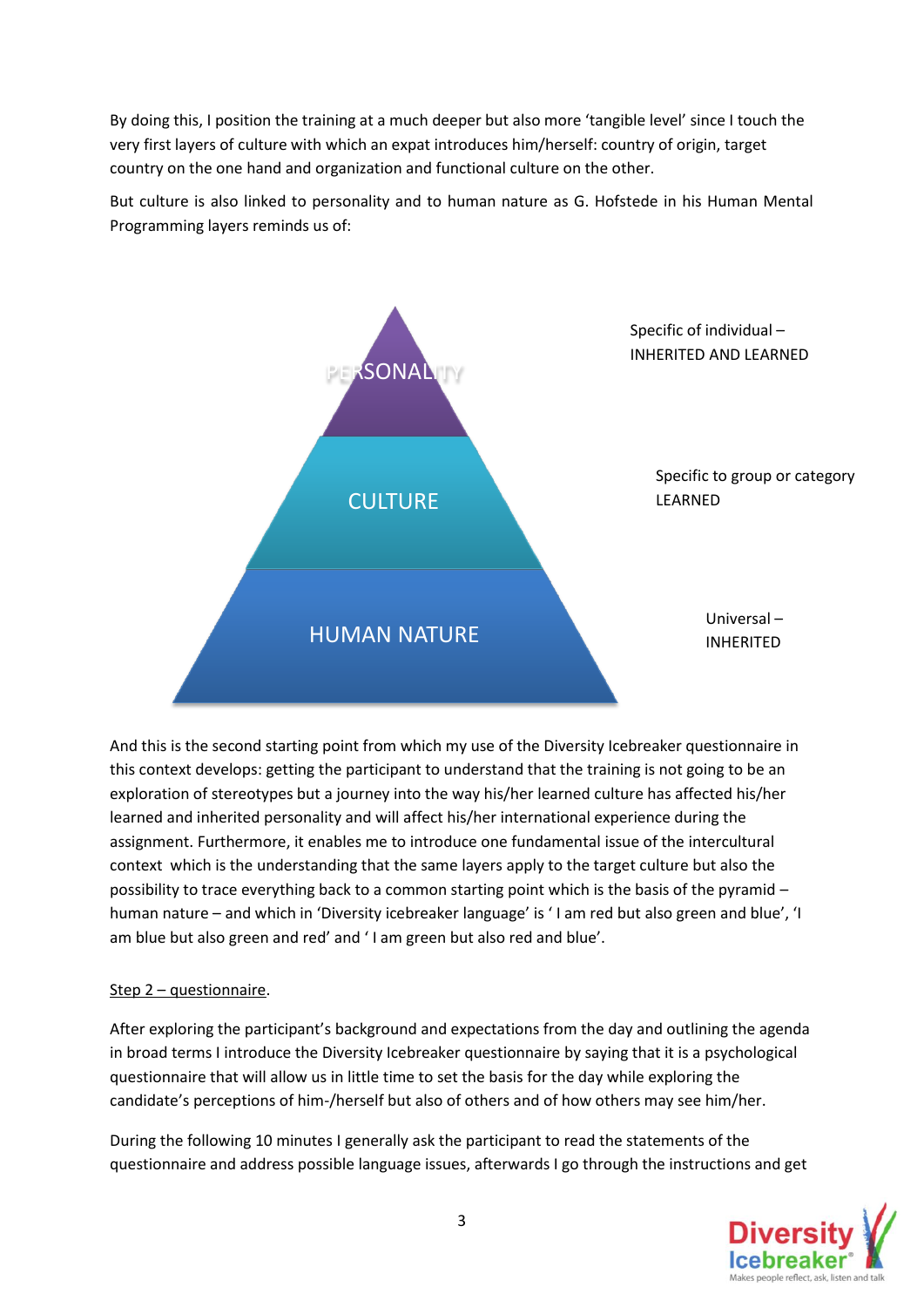the participant to complete the questionnaire; after he or she is finished, I explain the scoring guidelines.

# Step 3 – meaning of the colours.

Once the participant sees his/her score and asks for explanations, I divert his/her attention and ask the following questions:

# *1) When you think of blue what are the very first things that come to your mind?*

The answers usually revolve around things like:

- The sky
- The sea
- The ocean
- Anything that is endless…

While the participant thinks about these things, his/her mind and emotional state switch from the operational 'filling in stage of the questionnaire' to the creation of a meaning through a



visual intelligence which generally increases their curiosity but also their openness to new ideas and inputs.

I close the reflection over the 'blue' by asking: *'Have you ever noticed what colour dress code is generally used in more formal organizations or professional contexts?*'

And the answer is:

- black
- grey
- blue

So, I ask: '*And what do formal organizations remind you of'?*

- Structure
- Work
- **Order**
- Processes

I continue with similar questions and line of dialogue with Green and Red:

*2) 'And what about the colour green… what are the first things that come to your mind when you think about green?'*

And the usual answer is:

- Grass
- Trees
- Vegetation
- Life
- **Evolution**

So I take the 'life and evolution' answers a bit further and ask: *'What comes with life and evolution?'*

And the answer is:

- Endless movement and change



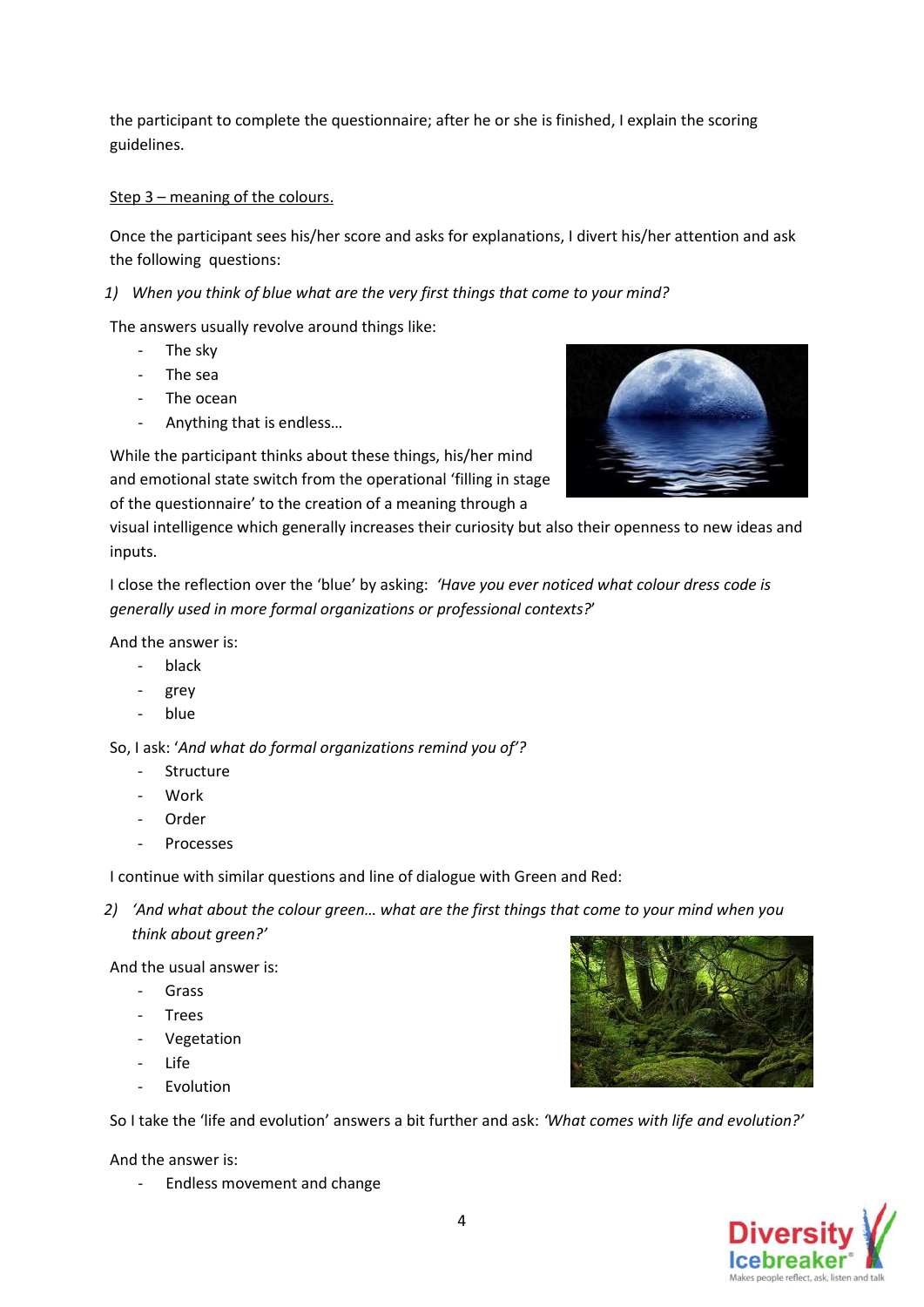- Creation of something new
- Dynamism
- 3) *'And, finally, what about the colour red?*'
	- **Heart**
	- **Passion**
	- Fire

*'And what do heart, passion and fire have in common?'*

And the answer is 'emotions'.



# Step 4 – profiles.

After unleashing these creative and imaginative states of mind, I ask the participant to go back to the statements of the questionnaire and draw the profile of his/her dominant colour on the basis of some core elements contained in the relative statements. The link to the colours and, even more so, to the questions I asked in step 3 after the initial brainstorming suddenly makes sense to them since they make the following links:

Blue – *structure and processes of organizations* – logical thinking, communicating with a purpose, rationality; Green – *life and evolution* – creativity, imagination, big picture;

Red – *heart and passion* – emotions, interaction, getting energy from being with other people.

I then ask them to do the same with the other two non-dominant colours that have resulted from their scoring thus obtaining a clear overview of the three profiles.



# Step 5 – connecting colours**.**

At this stage, generally the participant starts making spontaneous connections, such as:

- 'I am a project manager... therefore I really see myself in the blue description';
- 'I am from Latin America… therefore I understand why my dominant colour is red';
- 'I work in marketing.. therefore I need to be green';
- 'I am a woman…and I now understand why I more 'red' in my home and more 'blue' at work, etc…

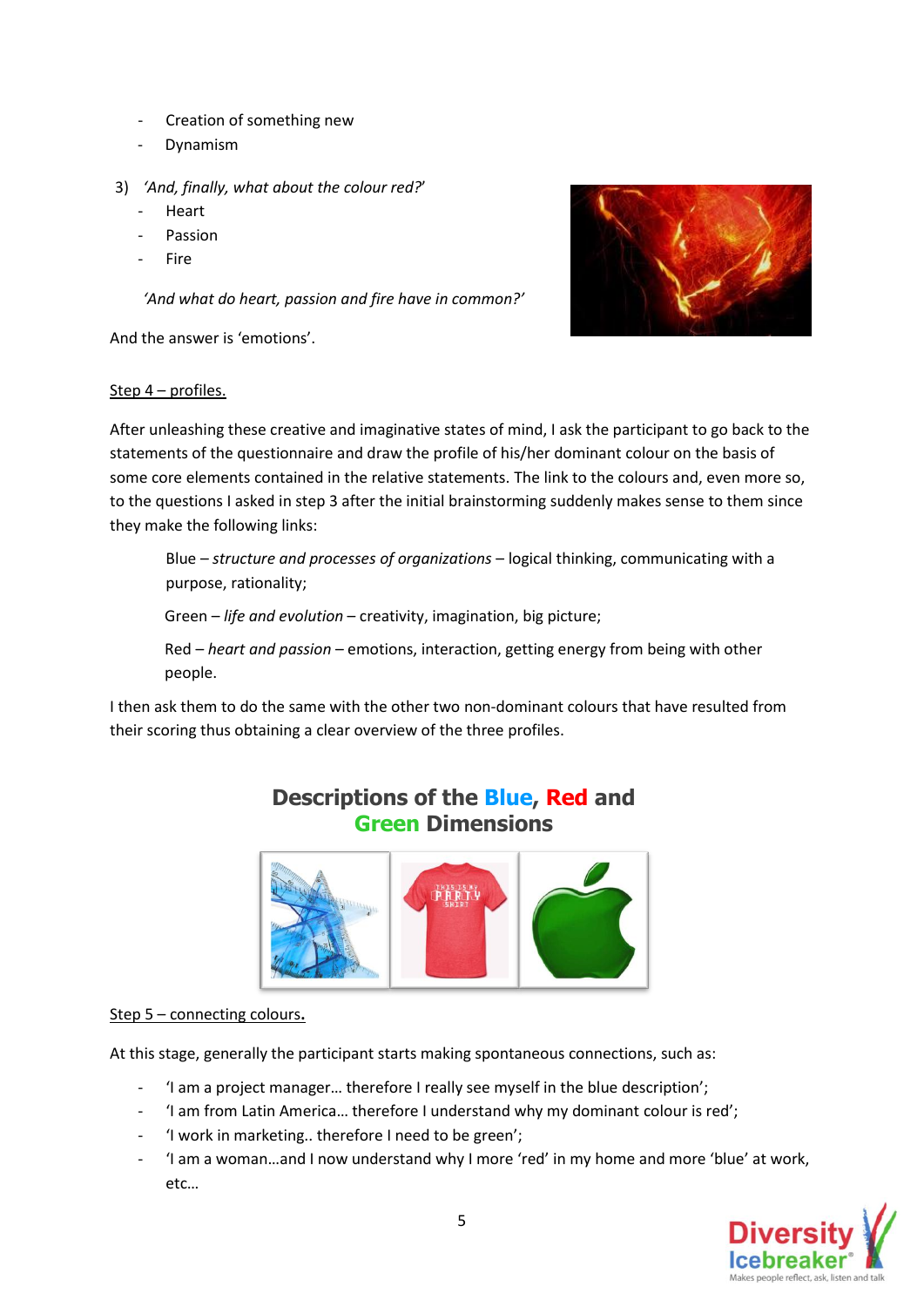These reflections are particularly important since they enable the participants to understand the initial reflections made about the different layers of culture, the Human Mental Programming theory and to see that although they generally have one dominant colour they are also… Red, Blue or Green, and conclude that same as there's no black or white, there's no '*only* Red, *only* Green, *only* Blue'.



While the participants start making connections and reflections upon themselves, it is important to shift the attention to the other core element of the questionnaire and of cross-cultural dynamics:

- 1. What are the main features of the other colour groups?
- 2. How do the other colour groups see you?
- 3. How do you see the other colour groups?
- 4. What tips would you give to the other colour groups to successfully interact and work with you?
- 5. What should you within your dominant colour group be careful of if you 'have too much of it'?

And I get them to answer these questions by filling in the table below:

| <b>DIVERSITY ICEBREAKER</b>  |                     |                    |                      |
|------------------------------|---------------------|--------------------|----------------------|
|                              | <b>BLUE PROFILE</b> | <b>RED PROFILE</b> | <b>GREEN PROFILE</b> |
| <b>Main features</b>         |                     |                    |                      |
|                              |                     |                    |                      |
| What you need to be careful  |                     |                    |                      |
| of                           |                     |                    |                      |
| You are seen as<br>- -       |                     |                    |                      |
| <b>Tips for other people</b> |                     |                    |                      |
|                              |                     |                    |                      |